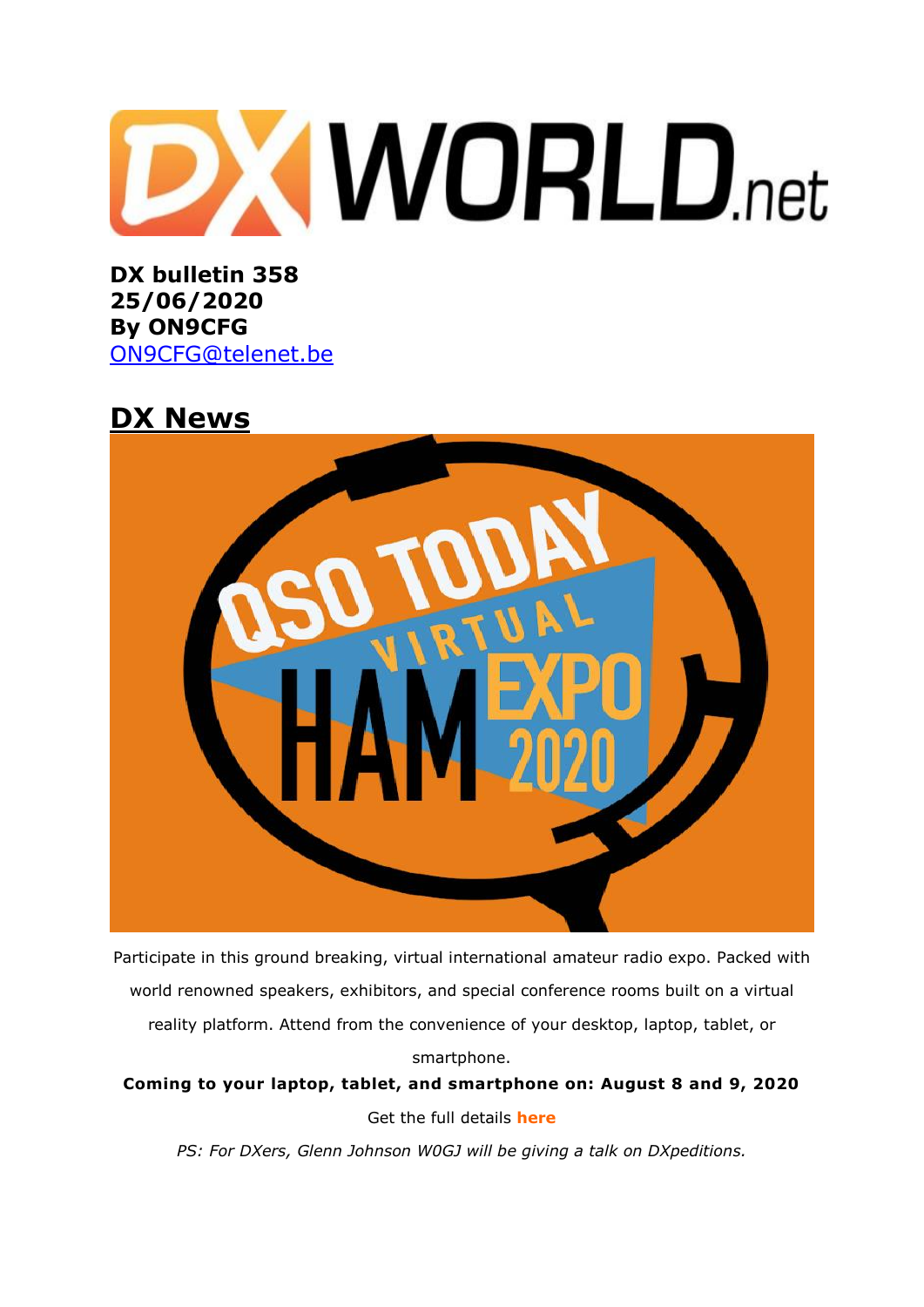#### **Establishing Reverse Beacon Network in Africa**

The Board of Directors of The Yasme Foundation has made a supporting grant to establish Reverse Beacon Network (RBN) nodes in Algeria, Tunisia, and Libya. The project will be carried out by youth in the [Amateurs](https://ara7x.wordpress.com/) Radio Algeriens and [Association](http://amateurradiointunisia.org/) des Radio [Amateurs](http://amateurradiointunisia.org/) Tunisiens radio clubs. The build out of these nodes will increase RBN presence in Africa for both the amateur and scientific communities. The [Reverse](http://www.reversebeacon.net/) Beacon [Network](http://www.reversebeacon.net/) is a network of global Software Defined Radio (SDR) receivers, monitoring amateur radio bands and reporting CW, RTTY, and FT8 signals to a central database. <https://www.dx-world.net/establishing-reverse-beacon-network-in-africa/>

# **DXCC This week on air**

**This can change daily, please visit** <https://www.dx-world.net/> **for updates.**

**J6, ST LUCIA** Bill K9HZ/J68HZ is operating daily between 01:00 and 10:00 UTC until September on 160 meter FT8. QSL via LoTW.

**JW, SVALBARD** Peter LA7QIA mentions: I had planned a longer trip to grid square JQ68 this year with more and better equipment ….then came COVID-19!

As of today Svalbard has been re-opened for Nordic citizens and my friends at Isfjord radio are expecting me, so despite the fact that I've been temporarily laid off since mid-March and not all the equipment for the planned upgrades will arrive in time, I have decided to proceed as planned.

So I'll be QRV on 50 Mhz from June 27 and for at least 7 days. Possibility of 70Mhz too. **KG4, GUANTANAMO BAY** Miguel, W1SRR will be deployed in Guantanamo starting from June until March 2021. Operation as KG4MA during his spare time on HF using SSB and digi. QSL information not yet known.

**YI, IRAQ** Giorgio IU5HWS is in Iraq until mid-July. QRV on 40-20-10 meter. Giorgio will update his YI/IU5HWS page on QRZ.com with more details later.

# **IOTA This week on air**

### **EUROPE**

**EU-003 Formigas Isl** Look for CS2ABG, CU2CO and VU7BC on June 29 as CQ8F. Operation if weather permits between 0800z and 1900z. <https://www.qrz.com/db/cq8f> **EU-171 Vendyssel Isl** Mike, DG5LAC is QRV as OZ/call until June 27. Operation on HF using SSB, FT8/4. QSL via home call, Club Log OQRS.

### **NORTH AMERICA**

**NA-144 Santa Rosa Isl** Oleh, KD7WPJ informs DX-World that he is active until June 26. QRV mainly on 30 to 17 meter using CW and SSB, 100 W + wire antennas. QSL via home call.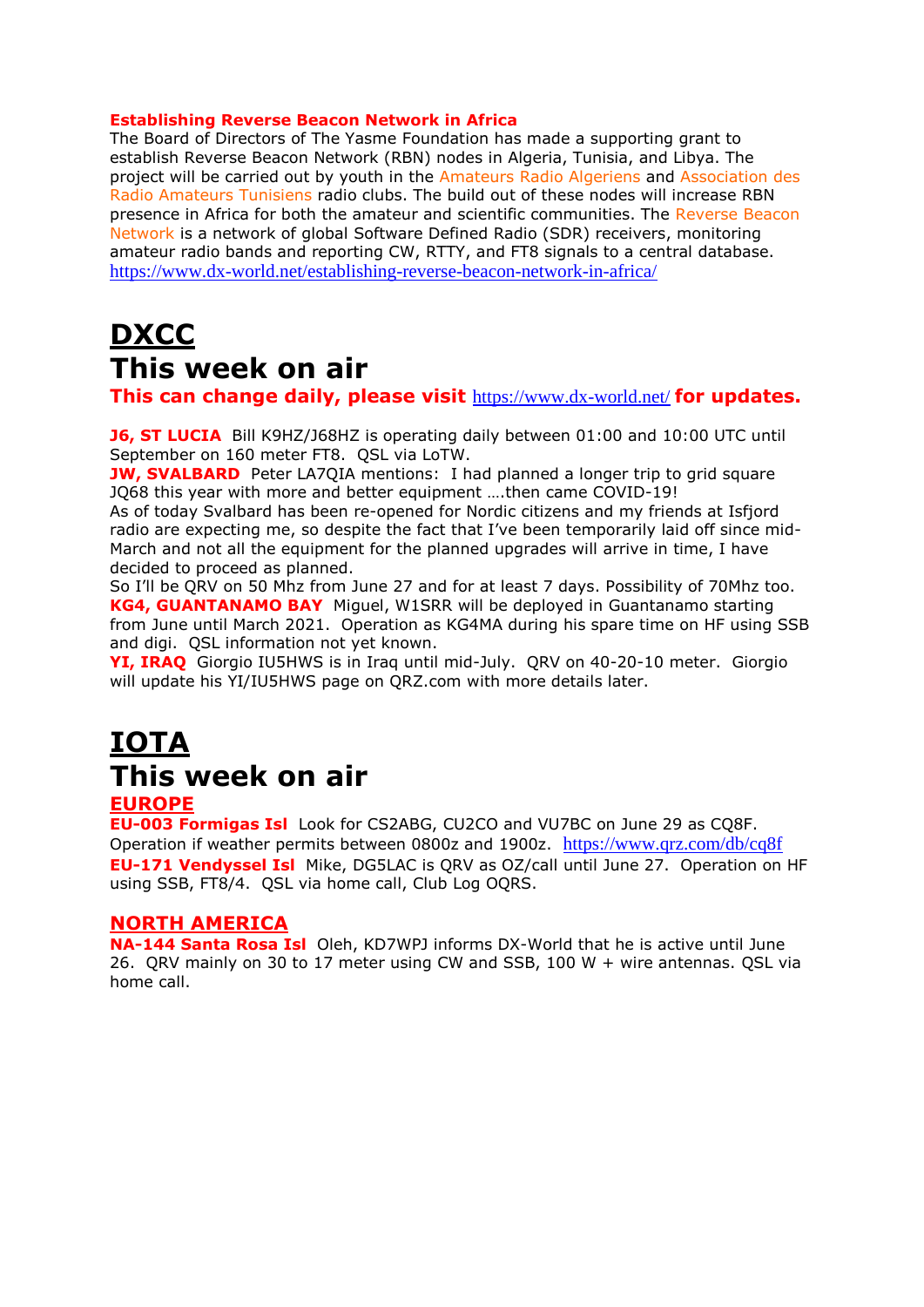# **ANNOUNCEMENTS Announced DX**

## *THE NEWCOMERS*

**HB0, LIECHTENSTEIN** Loic HB9HBY and Greg HB9TWU will be QRV as HB0/HB9HBY during July 24-26. Operation from 80 to 6 meter using CW, SSB and FT8. QSL via EB7DX.

**JX, JAN MAYEN** Ken LA7GIA announces a low band DXpedition as JX0X in September/October 2021. JX is high ranked on the low bands and also on CW and digital. The team members are Ken LA7GIA, Mats RM2D, Dima RA9USU and Dominik DL5EBE. Operation on all bands but with focus on the low bands. Also bands as 60, 20 and 17 meter depending on the conditions. Website to follow.

**TI, COSTA RICA** Members of AB3G will be operating from different Costa Rican provinces during a week of Summits on the Air. They will be QRV between January 3-9, 2021. [https://ab3g.weebly.com/#](https://ab3g.weebly.com/)

## *THE REMINDERS*

**3B8, MAURITIUS** A team with GOCKV and others will be active as 3B8M during the CQWW CW contest (Nov 28-29). Activity before and after the contest on the low bands. QSL via M0OXO.

**3X, GUINEA** The F6KOP team (E44CC) is preparing an DXpedition to Guinea and Kassa Island AF 051 during January 2021. Operation with 5 stations from 160 to 10 meter using CW, SSB and digital. More to follow.

**3Y, BOUVET** The Rebels will try to activate Bouvet somewhere December 2020. More to follow.

**5X, UGANDA** Shabu, M0KRI (ex VU7RI, 9U4RI) will be QRV as 5X1RI from end-July to mid-August. More to follow.

**8Q, MALDIVES** Yosuke, JJ1DQR will be active from Male as 8Q7QR from September 4 until September 8. Operation on HF using SSB and FT8. An entry in the All Asian DX Contest is included. QSL via home call, direct or bureau.

**A3, TONGA** Stan LZ1GC and Ivan LZ1PM will be operating as A35GC from October 19 until November 2. Activity from 160 to 10 meter using CW, SSB, RTTY and FT8. Logs uploaded during the DXpedition to Club Log. QSL via LZ1GC OQRS, direct or bureau. **CE0Y, EASTER ISLAND** Hans-Martin, DK2HM will be operating as XR0YHM between August 27 and September 7. QRV in 'holiday-style' from 80 to 10 meter using SSB and digi. QSL via OQRS Club Log, LoTW or home call direct or bureau.

**CE0Y, EASTER ISLAND** The Polish DXpedition Team with Jan SP3CYY, Jurek SP3GEM, Wlodek SP6EQZ, Janusz SP6IXF, Roman SP9FOW and Piotr SP9RCL will be active as xr0ysp FROM September 15 until September 30. Plans are to be QRV with 3 stations from 160 to 10 meter using CW, SSB and FT8.

**CY0, SABLE ISL** Permission for a DXpedition has been authorized from October 19 until October 28. The team: WA2DAN, N2IEN, K5DHY, K5YY, K4UEE, WW2DX, AA4NC, N8AA, N2TU.

<http://cy0dxpedition.net/index.html>

**E6, NIUE** Stan LZ1GC and Ivan LZ1PM will be operating as E6AM from September 28 until October 17. Activity from 160 to 10 meter using CW, SSB, RTTY and FT8. Logs uploaded during the DXpedition to Club Log. QSL via LZ1GC OQRS, direct or bureau. **FM, MARTINIQUE** Uwe, DL8UD will be active as TO5O during the RSGB IOTA contest (July 25-26). Before and after he will operate as FM/call. QSL via home call, Club Log OQRS.

**FP, ST PIERRE & MIQUELON** A Canadian and American group of operators will be operating as TO5T between August 10 and August 17. QRV from 160 to 6 meter using CW, SSB and digi. QSL via WB2REM, OQRS Club Log and LoTW. <http://to5t.com/>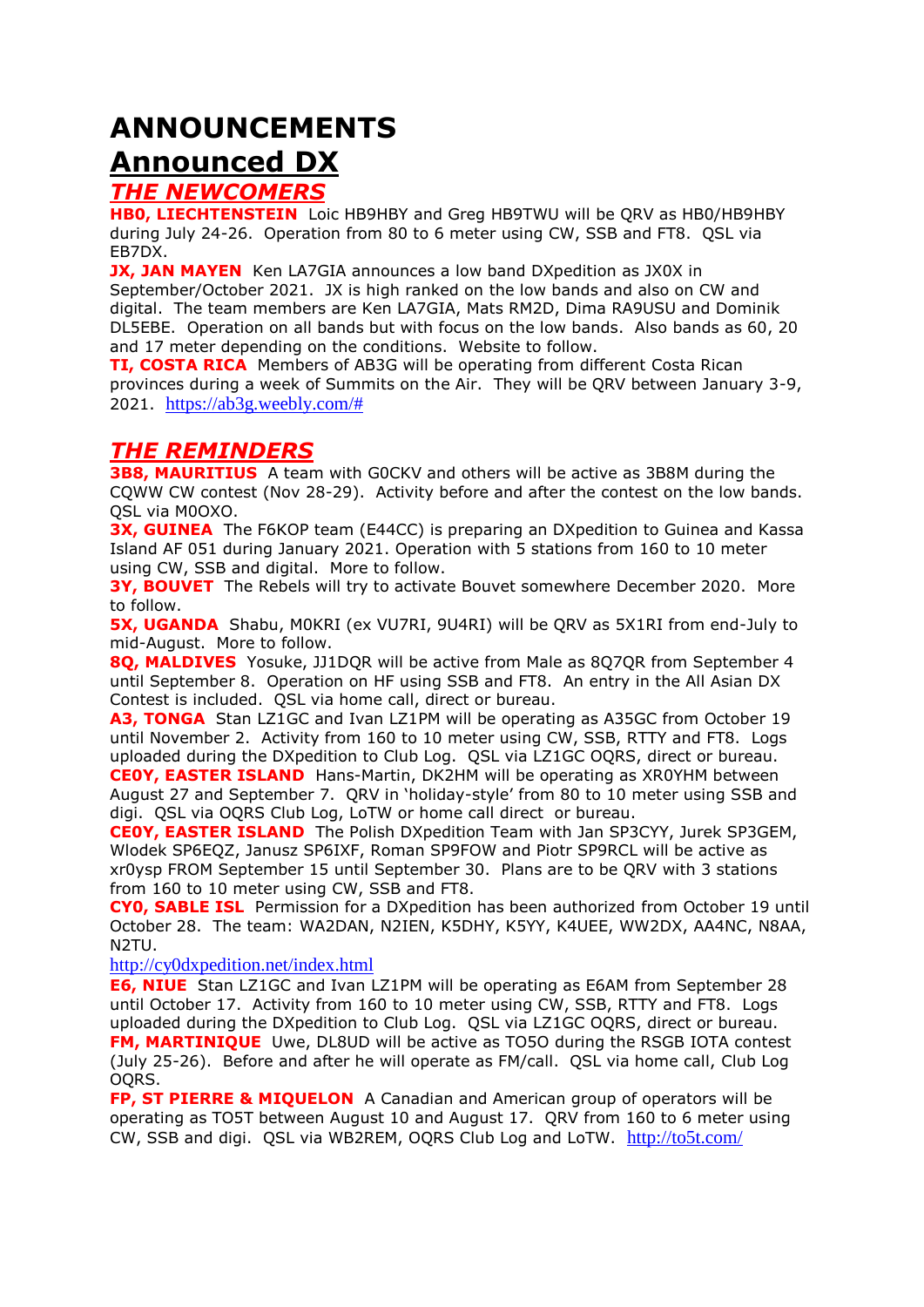**FP, ST PIERRE & MIQUELON** Eric, KV1J will once again be active as FP/call somewhere end September and begin October. Operation from 160 to 10 meter using CW, SSB and digi. QSL via home call, LoTW. <http://www.kv1j.com/fp/July20.html> **FS, ST MARTIN** David, F8AAN will once again be active as FS/call from November 18 until December 4. Operation from 40 to 10 meter using CW only. QSL via Club Log OQRS.

**FW, WALLIS & FUTUNA** Tom, KH0/KC0W informs: I have been given the OK by my employer for a two week DXpedition to FW land (Wallis & Futuna). This will be a CW only operation with a strong emphasis on Europe. Bands will be 40 – 6 meters. I'm seriously contemplating FT8 on 160/80 meters ONLY but it all depends how much room the 160/80 meter verticals will take up. Unfortunately, Saipan airport has been closed for the past month so I can't leave KH0 land even if I wanted to. As soon as everything opens up I'm ready to be FW/KC0W.

**HC8, GALAPAGOS ISL** A DXfriends DXpedition will take place to San Cristobal. QSL via EA5RM. More to follow.

**KH4, MIDWAY ISL** Ron, KH6DV announces a trip to Midway in October 2020 for about 2 weeks. Midway Atoll is #14 on the Clublog most wanted list and has not been active for some time. The aircraft used for the logistics flights has been downsized and visitors are no longer allowed to fly to the island. Operators interested in joining the expedition should be prepared to undertake a 6.75 day ocean voyage. The vessel DXpedition veteran A/S Machias can be seen on my QRZ page KH6DV. The vessel will provide all power (2 x 27KW generators and air conditioned sleeping, operating and galley areas.) More to follow.

**KH8, SWAINS ISL** Due to the Covid-19 pandemic it is still impossible to travel to Swains Island. This means that we have to postpone our DXpedition until Spring 2021 at the earliest. Alex Jennings (owner of island) and the team will start planning again as soon as we are allowed to travel to American Samoa without restrictions (such as 14 days in quarantine).

**KH9, WAKE ISL** Randy, WW6RG will be operating during mid-July as call/KH9. Operation from 20 and 18 meter using SSB during his spare time. QSL via home call. **OX, GREENLAND** Henning, OZ2I will be ORV as XP2I during the COWW CW DX contest (November 28-29). QSL via LoTW preferred.

**OY, FAROE ISLANDS** Torsten DL4APJ and Udo DL2AQI will be operating as OY/calls from September 15 until September 23. Operation from 80 to 10 meter using CW, SSB and digi. QSL via homecalls, bureau and LoTW.

**P4, ARUBA** Bill N4IQ and Bob ND7J will be operating as P4/call between July 15-22. An entry in the IARU contest as P40US is included (July 11-12). <http://p4aruba.com/>

**PJ4, BONAIRE** Rich, M5RIC will be operating as PJ4/call from September 22 until September 29. An entry in the CQWW RTTY is included as PJ4CC. QSL via M0OXO. **PJ7, SINT MAARTEN** Tom, AA9A will once again be active as PJ7AA from February 27 until March 27, 2021. Operation from 80 to 10 meter using CW, SSB and digi. QSL via LoTW and Club Log.

**T2, TUVALU** The Rebels will be QRV as T22T (pending) somewhere during spring. More to follow.

**T33, BANABA** The Rebels will be operating as T33T the first half of 2020. More to follow.

**T8, PALAU** Look for JM1LIG/T88FM, JA6UBY/T88RR and JO3LVG/T88MK between September 12 and September 21. Operation from 160 to 6 meter using CW, SSB and digi.

**TT, CHAD** The Italian DXpedition Team will be active as TT8RR (CW, SSB and RTTY) and as TT8XX (FT8) between September 29 and October 12 from Ndjamena. Nine operators (I1FQH, I1HJT, I2PJA, I2YSB, IK2CIO, IK2CKR, IK2DIA, IK2HKT and IK2RZP) will be active with four stations on all bands. QSL via I2YSB (direct only). <http://www.i2ysb.com/idt/>

**V4, ST KITTS** John, W5JON will once again be QRV as V47JA from Calypso Bay between August 22 and September 5. Operation from 160 to 6 meter using SSB and FT8. QSL via LoTW or home call direct.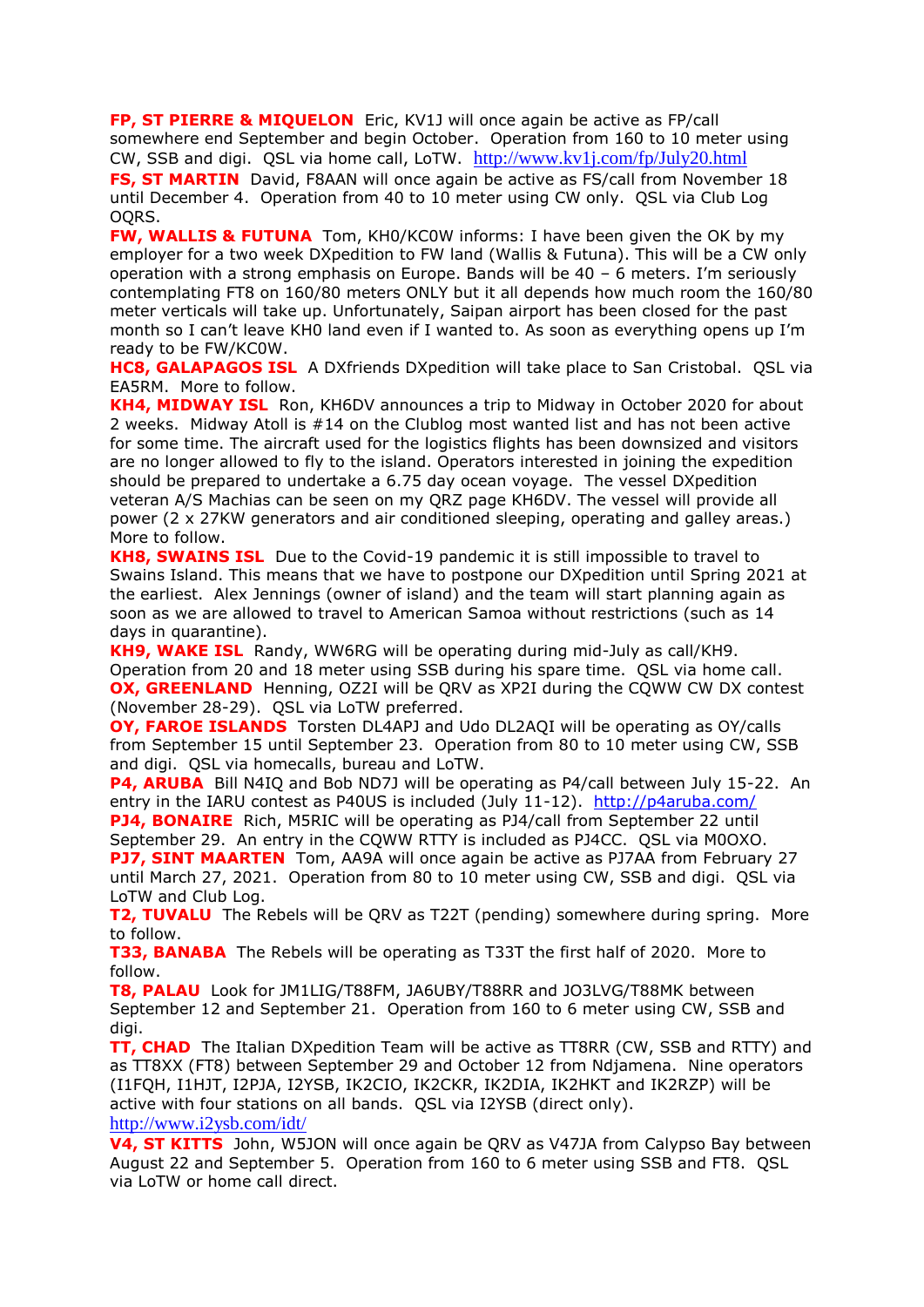**VK9W, WILLIS ISLAND** The 2016/2019 CY9C team, and the upcoming Sable Island DXpedition CY0C team, is pleased to announce our next DXpedition. After the Sable CY0C DXpedition, they will go to Willis Island VK9W in 2021. 8 Operators from those two teams will comprise the 2021 Willis Island DXpedition team. Boat arrangements have already been made. We are currently working with the Australian government for the necessary permits. (WA4DAN). More to follow.

**XT, BURKINA FASO** Max, DK1MAX will once again be active as XT2MAX later this year. QSL via EA5GL. More to follow.

**YN, NICARAGUA** Robert, DL7VOA will be QRV from Guacalito de la Isla as YN5AO. Activity from November 21 until December 5. Operation in 'holiday-style' with a focus on the low bands. QSL via Club Log OQRS. <https://www.qrz.com/db/YN5AO>

**Z6, KOSOVO** A German team will be operating as Z66DX between October 15 and October 28. Operation with 3 stations from 160 to 10 meter using CW, SSB and digi. <http://www.z66dx.de/>

**ZA, ALBANIA** Franz, OE6TQG will be operating as ZA/call from September 6 until September 17. Operation on all bands using all modes. QSL via home call. **ZD7, ST HELENA** Oliver, W6NV will once again be active as ZD7W during the CQWW CW contest (November 28-29). QSL via LoTW.

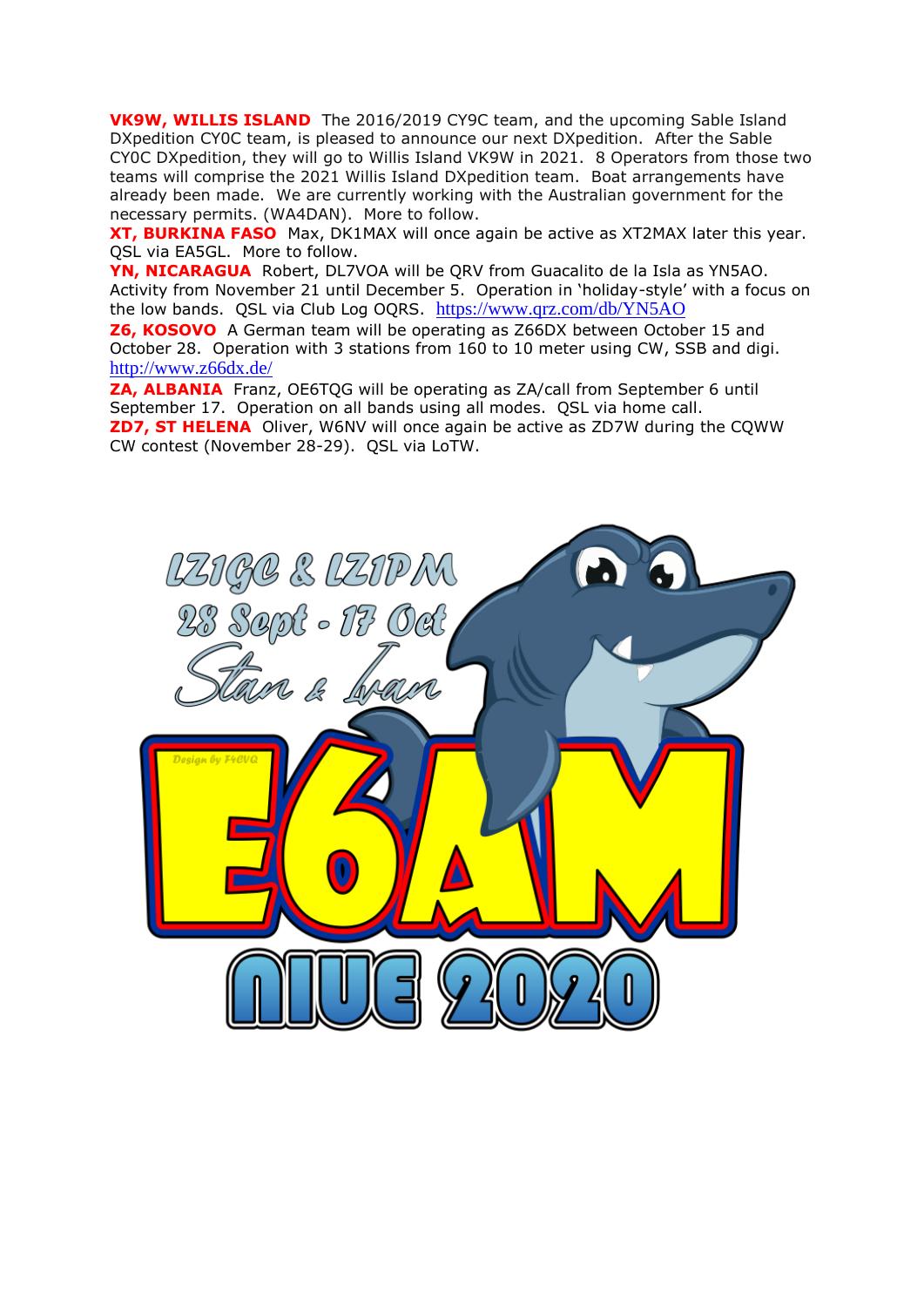# **Announced IOTA**

## *THE REMINDERS*

### **ASIA**

**AS-152 Bol'shoy Begichev** Dates are not yet confirmed, however the Arctic Legends team (RT9K) recently received their RI0Q license with a view to being active from Bol'shoy Begichev AS-152 in early 2021.

### **EUROPE**

**EU-174 Ammouliani Isl** A team will be active as J48L during the IOTA contest (July 25-26). QSL via SV2CLJ direct.

### **NORTH AMERICA**

**NA-039 Adak Isl** KL7RRC will be QRV from Adak Island between September 11 and September 18. Activity on HF using CW, SSB and FT8. QSL via N7RO. **NA-079 Dry Tortugas Isl** A team with Connor W4IPC, Matt AE4MQ, James WX4TV, Zach KN4KVC, Mike N3KPU, Grace KE3G and Mason KM4SII will be active as N4T around December 2020. Operation from 80 to 6 meter using CW, SSB, FT8 and satellites. QSL via LoTW. <https://www.qrz.com/db/n4t>

### **OCEANIA**

**OC-037 New Zealand Sub Antarctic Islands** The Perseverance DX Group (PDXG) has some unfinished business. Several members participated on the 2012 ZL9 activation that was cut short by weather. After their successful VP8PJ South Orkney Islands 2020 DXpedition, PDXG is pleased to announce their intention to activate the New Zealand Sub-Antarctic Islands (ZL9), Club Log #24 most wanted, in the 2021-2022 time-frame. The plan includes 160-10m operation, CW/SSB/RTTY/FT8, with emphasis on 160, 80, 60, 40 and, propagation dependent, 12 and 10 meters.

The landing permit process is pending and discussions with transportation partners have begun. However, the Covid-19 lockdown has caused significant delays and uncertainty. **OC-139 Kangaroo Isl** Grant VK5GR and Andrew VK5AKH mention: that the VK5KI Expedition to Kangaroo Island (IOTA OC-139) has been rescheduled, although it has also been scaled down. It will not be coinciding with the IOTA contest for 2020 and instead will be held during the South Australian school holidays between July 13-18. It is also being converted into a holiday-style expedition. Operation from 80 to 10 meter and perhaps 160. <https://vk5gr-iota.net/>

## **Antarctica base stations**

**Syowa Station** The 61<sup>st</sup> Japanese Antarctic Research Expedition's overwintering team at the Syowa Station on East Ongul Island (AN-015), Antarctica includes Taka, JA1AGS and Hiro, JH7JCX. In their spare time they are QRV from the 8J1RL club station, with activity on 40, 30, 20, 17 and 15 metres mainly FT8. They will be there until January 2021. QSL via the bureau to 8J1RL, or direct to JG2MLI.

## **Special calls**

### *THE NEWCOMERS*

**GW, WALES** Members of the North Wales Amateur Radio Group support the work of the Welsh Mountain Zoo with the callsign **GB0WMZ** between June 19 and July 17. QSL via MW0JWP bureau. (TNX DXNL)

**I, ITALY** The ARI section Mondovi plans to host the 19<sup>th</sup> DCI meeting, the 17<sup>th</sup> WAP meeting, and the  $11<sup>th</sup>$  IFFA meeting from September 18 to 21. The special event station **IP1DCI** will operate in this context between June 1 and September 30. QSL via IK1QFM.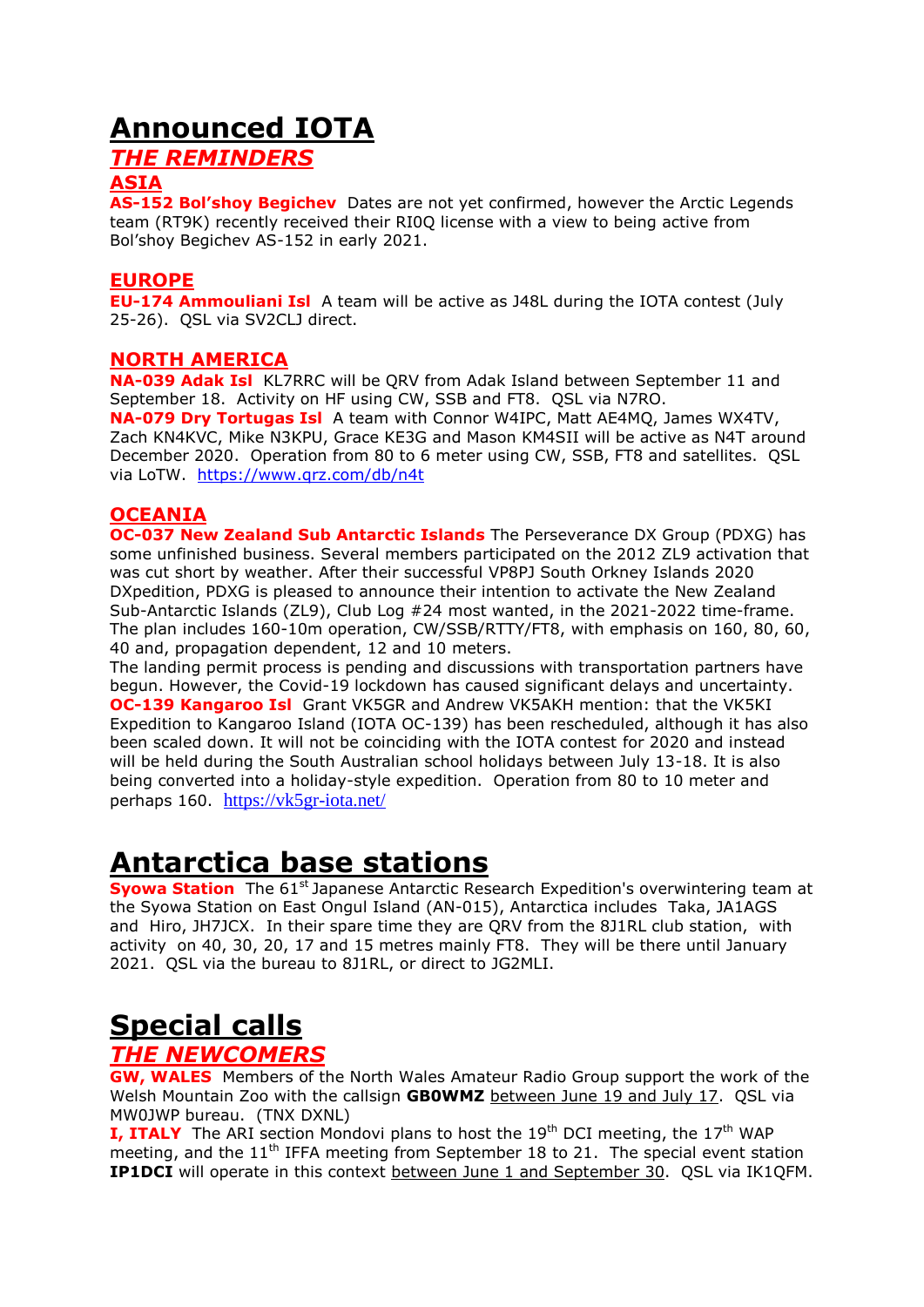**I, ITALY** Members of the Sezione di Salerno dell'Associazione Nazionale dell'Arma di Cavalleria operate as **II8G** until the end of June. QSL via IZ8NWA (d/B). (TNX DXNL) **YJ, VANUATU** During the month of July, a team consisting YJ8CW, YJ8ED & YJ8RN will be active as **YJ040IND** in celebration of the 40<sup>th</sup> Anniversary of the Independence of Vanuatu. QRV mostly at weekends on 40-20-15m, CW/SSB/FT8.

## *THE REMINDERS*

#### **FT8DMC 3rd Anniversary**

Special event stations will be on air during the FT8DMC Activity Days during July. All stations will bear the FTDMC or FTDM suffix, referring to the third anniversary of the FT8 Digital Mode Club. [https://www.dx-world.net/wp-content/uploads/2019/07/FT8DMC-](https://www.dx-world.net/wp-content/uploads/2019/07/FT8DMC-3rd-anniversary-press-release-english.pdf)[3rd-anniversary-press-release-english.pdf](https://www.dx-world.net/wp-content/uploads/2019/07/FT8DMC-3rd-anniversary-press-release-english.pdf)

**5B, CYPRUS** Amateur radio operators in Cyprus celebrate the 60<sup>th</sup> anniversary of their Cyprus Amateur Radio Society (CARS) during 2020 as **prefix 5B60** (e.g. 5B4AIX turns into 5B60AIX). For QSL information see qrz.com.

**9M, MALAYSIA** Due to the Coronavirus (Covid-19) outbreak, everyone is encouraged to follow the new norms of life with social distancing, washing your hands frequently and wearing face masks whilst being outside in public, even working from home (WFH). MARTS wishes to thank SKMM for approving the following special event callsigns to be used for a period of three months starting 15 May 2020.

- **9M4STAYHOME**
- **9M4DUDUKRUMAH**
- **9M4COVID19**

These callsigns will be activated on HF and VHF frequencies covering SSB, CW and Digital modes from various locations all over Malaysia.

Coordinators are 9M2PRO, 9M2MDX, 9W2VWT and 9W2PD.

**BV, TAIWAN** Look for **BV120SU** to celebrate the 120<sup>th</sup> anniversary of Soochow University. Operation on HF until August 4. QSL via BU2EQ. (TNX DXNL) **CO, CUBA CO200SMP** celebrates the 200<sup>th</sup> anniversary of San Miguel del Padron

(SMP), one of Havana's municipalities. QRV until June 30 from 160 to 10 meter using SSB, CW, FT8. QSL via CO2AME (d). (TNX DXNL)

**CO, CUBA** Operators of the Ham Radio Club Manual Alvarez are celebrating the centenary of the first radio station founded in 1920 by Manuel Alvarez. Operation as **T46W** on June 26, 27 and 28; August 21, 22 and 23. QSL via LoTW.

**DL, GERMANY DL250BEETH** (special DOK 250LVB) joins the celebration of Ludwig van Beethoven's 250<sup>th</sup> birthday until the end of the year. QSL via DJ6SI direct or bureau. (TNX DXNL)

**DL, GERMANY DM30RSV** is the special call to commemorate the formation of the Radiosportverband, the first independent national ARC in Germany. QRV until October 2. QSL via bureau, LoTW or direct via DK5ON, logsearch Club Log. [https://www.darc.de/der](https://www.darc.de/der-club/referate/dx/7oe-jahre-darc-3oe-jahre-rsv/)[club/referate/dx/7oe-jahre-darc-3oe-jahre-rsv/](https://www.darc.de/der-club/referate/dx/7oe-jahre-darc-3oe-jahre-rsv/)

**DL, GERMANY** The special event station **DA2025C** (special DOK 2025CH) supports the bid of Chemnitz to become the European Capital of Culture in 2025. QRV until the end of January 2021. QSL via bureau. (TNX DXNL)

**DL, GERMANY** The special event callsign **DL35SDR** (special DOK 35SDR) draws attention during 2020 to the rapid development of SDR technology during the past 35 years. It also recognises the achievements of Prof. Ulrich L. Rohde (DJ2LR) in that field. QSL via bureau. (TNX DXNL)

**DL, GERMANY DA0DOM** (special DOK 500DOM) draws attention to the completion of the cathedral in Magdeburg in 1520. QRV during 2020 from 160 to 13 cm using CW, SSB, digital modes and FM. QSL via bureau, DL8CWA (d), LoTW. (TNX DXNL)

**DL, GERMANY** Celebrating the 70<sup>th</sup> anniversary of the Deutscher Amateur Radio Club (the German IARU society), special calls **DF70DARC** and **DP70DARC** are on air during 2020. QSL via bureau, LoTW or direct to DK5DC; logsearch on Club Log. <http://www.70darc.club/>(TNX 425DX)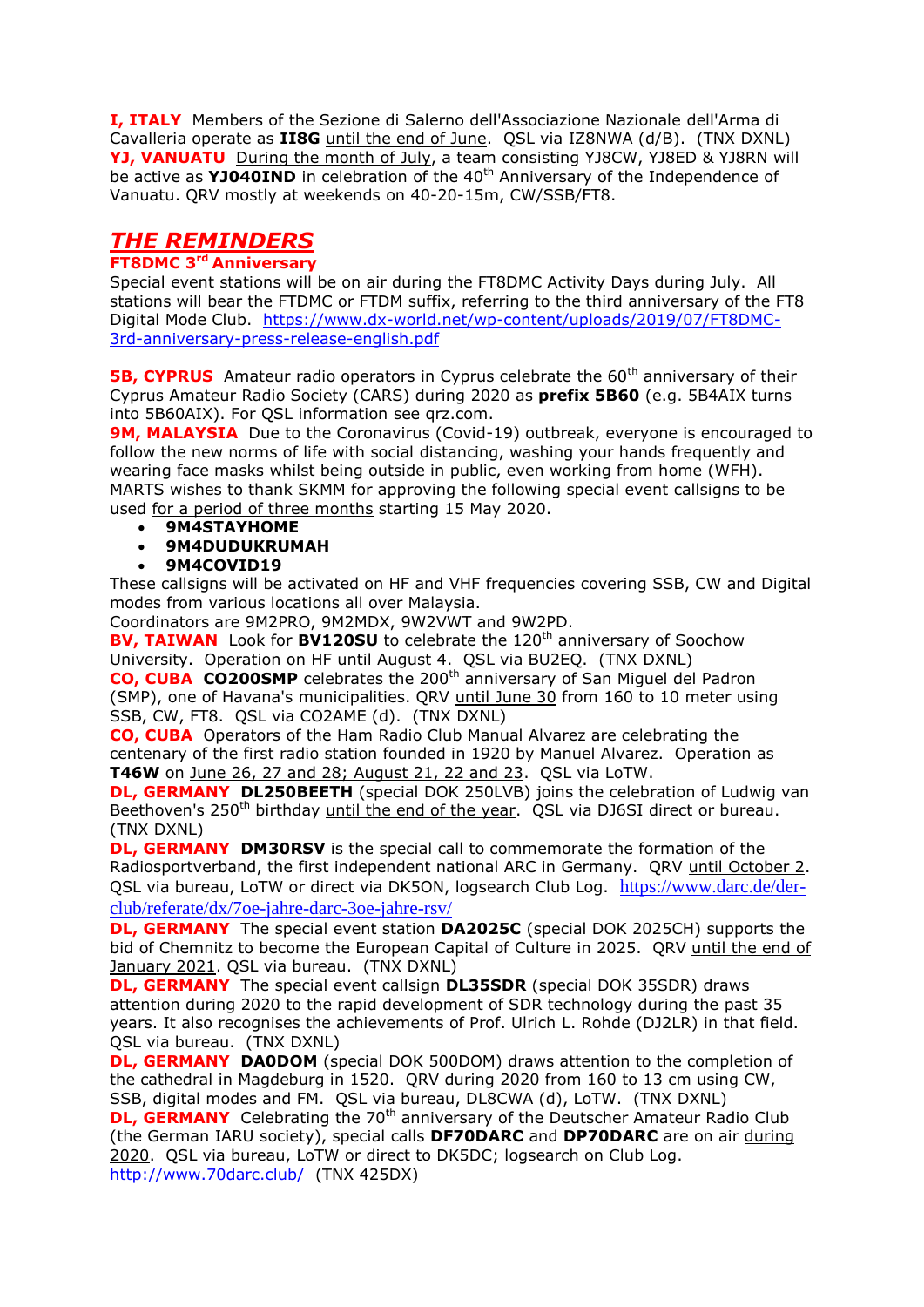**DL, GERMANY** Yannick, DK1YH and others are active as **DL30GER** during 2020 to celebrate the  $30<sup>th</sup>$  anniversary of the German reunification process. OSL via the bureau or direct via DK1YH. (TNX 425DX)

**DL, GERMANY** Special call DL100BKW is active throughout 2020 to mark the 100<sup>th</sup> anniversary of the first broadcast transmission from the Radio Station Koenigs Wusterhausen (22 December 1920), which is regarded as the birth of statutorily regulated broadcasting in Germany. QSL via Club Log OQRS. A certificate will be available, see qrz.com for information. (TNX DXNL)

**EA, SPAIN** URE San Fernando (EA7URF) is participating in the official celebrations for the 500<sup>th</sup> anniversary of the first circumnavigation of the Earth. The third of ten special event stations representing a milestone of the voyage will be **AM500ISJ**, to be active on 20-28 June to memorialize Ferdinand Magellan's overwintering at Puerto San Julian (Argentine Patagonia). QSL via EA7URF (bureau or direct), LoTW. (TNX 425DX)

**F, FRANCE** Mado F1EOY and others will be active as **TM5ISY** at various times until October 14. The special callsign is in memory of Carine Dubois, F5ISY, who passed away on 3 November 2019. QSL via F1EOY.

**F, FRANCE** Look for **TM18JUIN** to commemorate 80 years de l'appel Juin 18, 1940. Operators from ARC F4KLR will be active on June 27 on HF, VHF and DMR. QSL via F4AHN bureau. See QRZ.com.

**G, ENGLAND** Celebrating the British Amateur Radio Teledata Group's 60<sup>th</sup> anniversary, special call **GB60ATG** is used from the various DXCC Entities in the United Kingdom until end June 2020. QSL via M0OXO. Complete information on the event and the BARTG Diamond Jubilee Award can be found on<http://bartg.org.uk/wp/> (TNX 425DX)

**G, ENGLAND** Marking the 100<sup>th</sup> anniversary of the formation of the Royal Corps of Signals, special callsign **GB100RS** will be operated by members of the Royal Signals ARS from England on 28 June-8 August, Northern Ireland on 9 August-5 September, Wales on 6 September-3 October, and Scotland on 4-17 October. Additionally, **GB100RCS** will be active from the HQ station at Blandford Camp, Dorset as soon as permission to reopen it is received. See https://rsars.org.uk/ for more information. (TNX 425DX)

**HB9, SWITZERLAND HB40HTC** and **HB40HC** are QRV for the Helvetia Telegraphy Club that is celebrating its  $40<sup>th</sup>$  anniversary in 2020. QSL via bureau and LoTW. A special activity programme - the HB Open CW Activity (HB-OCWA) Award - will be in place throughout the year to mark the anniversary, help activate the special callsigns and also "inspire amateur radio operators in Switzerland and elsewhere to increase CW activity on the HF bands. The intent of the award is to encourage and reward them for conducting sustained CW conversations rather than short-duration CW signal reports". <https://hb-ocwa.ch/>

**HS, THAILAND** Members of the Radio Amateur Society of Thailand (RAST) are active as **E2STAYHOME** until July 15. All QSOs will be confirmed via LoTW and the bureau, direct cards via E21EIC. (TNX 425DX)

**I, ITALY** Look for **IO6STAY** during the COVID 19 period. Operation until July 20. QSL via IK6QON direct.

**I, ITALY** Look for **II3FYT** to celebrate 5 years of Gruppo Radio Dispersi. QRV during 2020. (TNX IW3HV)

**I, ITALY** Members of the 4U1GSC Amateur Radio Club is active as **4U25B** until end August. It draws attention to the 25<sup>th</sup> anniversary of the United Nations Logistics Base in Brindisi. QSL via 9A2AA direct or bureau. (TNX DXNL)

**I, ITALY** ARI Fidenza will use a series of special calls during 2020 to commemorate 12 major events and achievements in Guglielmo Marconi's life:

| June:      | <b>II4REP</b> Rescue of the ocean liner "Republic" (1909)                   |
|------------|-----------------------------------------------------------------------------|
| July:      | II4NBL Marconi is awarded the Nobel Prize in Physics (1909)                 |
| August:    | <b>II4CLT</b> Inauguration of the radio station at Coltano (1911)           |
| September: | <b>II4PTN</b> Marconi applies for his first patent (1896)                   |
| October:   | <b>II4LGH</b> Marconi switches on the lights at Sydney Town Hall from Genoa |
|            | via wireless transmission (1930)                                            |
| November:  | <b>II4RVT</b> Inauguration of Vatican Radio (1931)                          |
| December:  | <b>II4MDY</b> Marconi Day at Chicago World's Fair (1933)                    |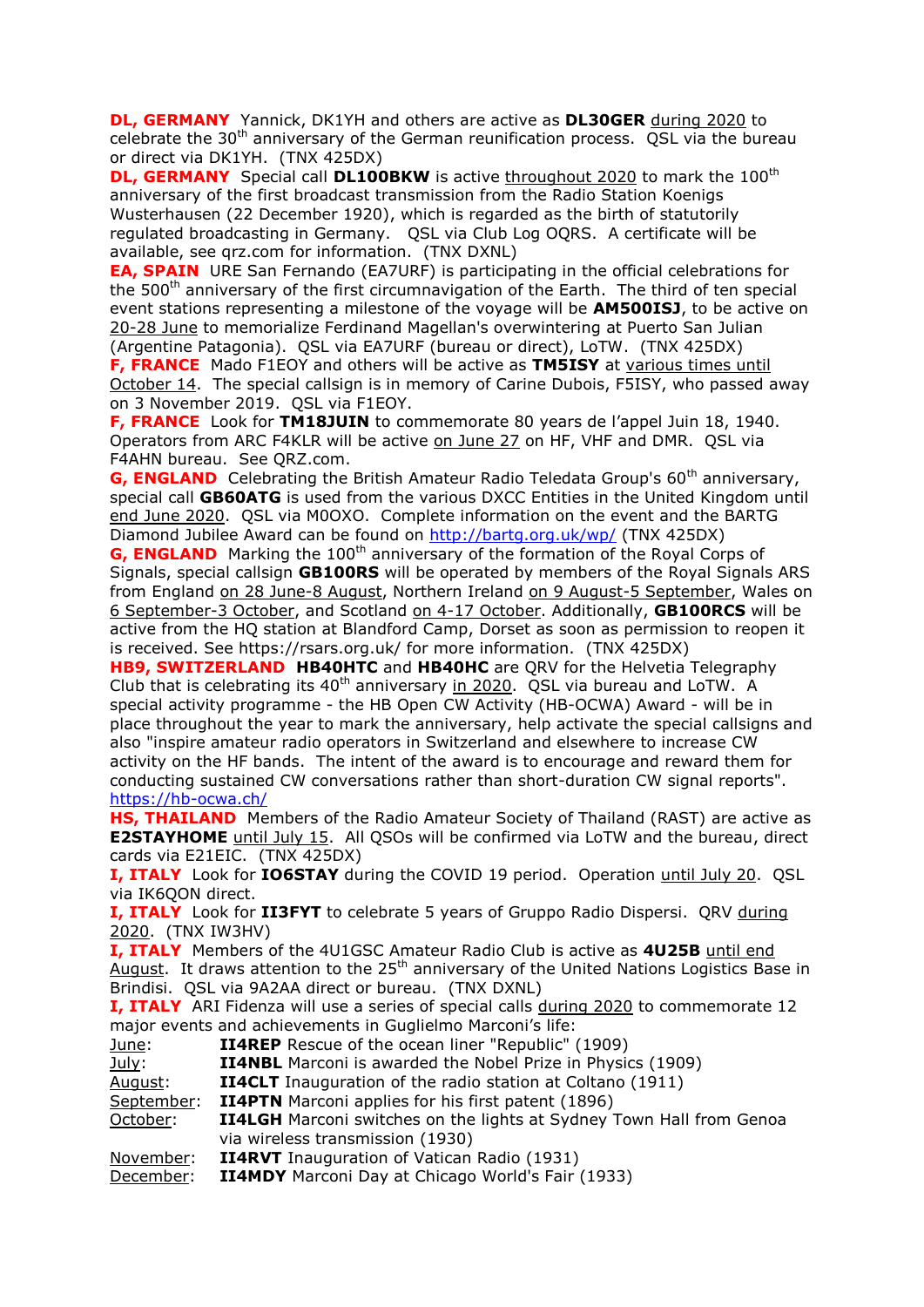QSL via IQ4FE, bureau or direct. See<http://arifidenza.hamlogs.net/> for the award and more info.

**I, ITALY** The ARI section of Bruneck activates the callsign **II3STAY** until end 2020. QSL via IN3ZWF (d/B). (TNX DXNL)

**JA, JAPAN** Members of the JARL Okinawa Branch are supporting the reconstruction of Shuri Castle, a UNESCO World Heritage building which burned down on Oct. 31 2019, with the special event station **8N6SHURI** during 2020. QSL via bureau. (TNX DXNL) **JT, MONGOLIA JU85UIA** celebrates the founding of the University of Internal Affairs 85 years ago. Operators throughout 2020 are JT1CH, JT1BZ, JT1BU, JT1DR, JV1A, and JT1BV. QSL via JT1CH (d). (TNX DXNL)

**LX, LUXEMBOURG LX20I** is the special call for the LX7I contest station in Eschdorf, Luxembourg to celebrate its 20<sup>th</sup> anniversary. It will be used for most contests in 2020, starting a single-operator entry in the CQ WW 160-Meter CW Contest (24-26 January). QSL via LX2A. A special LX20I Award will be available. <http://lx7i.com/lx20i/>

**LZ, BULGARIA** Special call LZ50BFRA is active until end 2020 to celebrate the 50<sup>th</sup> anniversary of the Bulgarian Federation of Radio Amateurs. Founded on 26 April 1970, BFRA is the national IARU member society. QSL via LZ1BJ (bureau). (TNX 425DX)

**OE, AUSTRIA** Jo, OE4VIE will be active as **OE50MHZ** (WWL JN87dc) until end June. He will operate CW, SSB and digital modes on 6 metres, to mark the  $30<sup>th</sup>$  anniversary of the allocation- initially subject to severe restrictions - of the Magic Band to Austrian amateurs. QSL via LoTW, paper QSLs will be sent automatically via the bureau.

**OE, AUSTRIA** Hannes, OE1SGU is active as **OE30MAGICBAND** (WWL JN88eg) until end June to mark the  $30<sup>th</sup>$  anniversary of the allocation of the 6m band to Austrian amateurs. He will operate CW, SSB and digital modes. QSL via LoTW and eQSL. (TNX 425DX)

**OE, AUSTRIA** Wolfgang, OE1WWL is celebrating his golden jubilee in amateur radio during 2020 as **OE1970WWL**. An entry in the CQ WW WPX SSB contest is included (March 28-29) as OE0WWL. QSL via home call, bureau and LoTW. (TNX 425DX) **OE, AUSTRIA OE25EU** is celebrating the 25<sup>th</sup> anniversary since Austria acceded to the European Union. It will be used during the first full weekends of July-November. All QSOs will be confirmed automatically via the bureau. (TNX 425DX)

**OH, FINLAND** "Pysy kotona" means "stay at home" in Finnish. Ten **OH#PYSYKOTONA** special callsigns with OH0 to OH9 prefixes are active until July 3 to raise awareness for social distancing and remaining at home during the COVID-19 pandemic. The activity is coordinated by the Lahti Amateur Radio Club. (TNX 425DX)

**OK, CZECH REPUBLIC** Celebrating the 30th anniversary of the Czechoslovak DX Club, special callsign **OL30DXC** will be active on all bands and modes from now until 31 December. A special QSL card will be sent automatical- ly via the bureau; direct cards go via OK2PXJ. (TNX 425DX)

**OK, CZECH REPUBLIC** OK4RQ, OK1VP, OK1AY, OK1DOL, OK6DJ and OK1IWS will be active throughout 2020 with the special event callsign **OL725PLZ** to mark the founding of Plzen 725 years ago. An award is available as well. QSL via Club Log OQRS or OK1DRQ direct. (TNX DXNL)

**PA, THE NETHERLANDS** Special station **PA75VERON** is active during 2020 to celebrate the 75th anniversary of the Vereniging voor Experimenteel Radio Onderzoek in Nederland. Activity from 40 to 10 meter using FT8. QSL via LoTW only.

**S5, SLOVENIA** Members of the Radio Club Cerkno are active as special event callsign **S500E** throughout 2020. Activity is to mark half a million QSO made from the S50E - JN76AD station. A special QSL will confirm each contact via the bureau in early 2021. LOG will be uploaded on ARRL LoTW and CLUBLOG on a regular basis. For those who want to send card direct please request QSL over Clublog OQRS (preferred) or send SASE with 3 US\$ or equivalent in EUR to cover return postage to QSL manager Miran Vončina S50O, Cvetkova 35, 5282 Cerkno, Slovenija. Cards with insufficient postage or no return envelope will be returned via the QSL bureau. Special S500E T-shirt will be awarded to station with highest number of QSO (band/mode) from each continent and Slovenija. For more information, updates and useful links please visit Radio Club Cerkno S50E website at <http://www.s50e.si/>(TNX S50U)